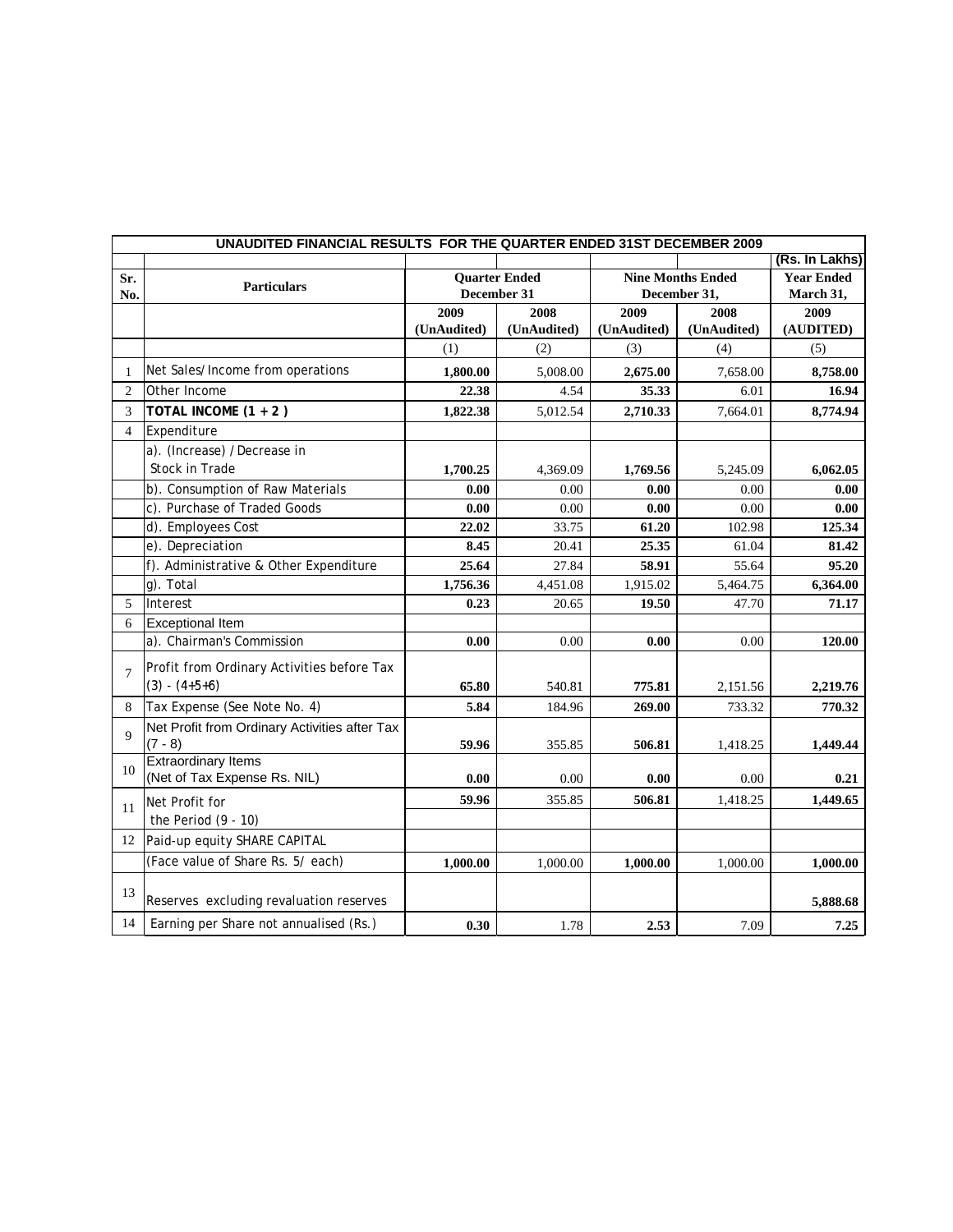| 15 | Aggregate of Non-Promoter Shareholdings                            |            |            |            |            |            |
|----|--------------------------------------------------------------------|------------|------------|------------|------------|------------|
|    | No of Shares                                                       | 7,869,653  | 8,669,641  | 7,869,653  | 8,669,641  | $\bf{0}$   |
|    | Percentage of shareholding                                         | 39.35%     | 43.35%     | 39.35%     | 43.35%     | $0.00\%$   |
| 16 |                                                                    |            |            |            |            |            |
|    | Promoters & promoter group Shareholding<br>a) Pledged / Encumbered |            |            |            |            |            |
|    | - Number of Shares                                                 |            |            |            |            |            |
|    |                                                                    | <b>NIL</b> | <b>NIL</b> | <b>NIL</b> | <b>NIL</b> | <b>NIL</b> |
|    | - Percentage of shares (Total<br>Promoter                          |            |            |            |            |            |
|    | group)                                                             | <b>NIL</b> | <b>NIL</b> | <b>NIL</b> | <b>NIL</b> | <b>NIL</b> |
|    | - Percentage of Shares (Total Share                                |            |            |            |            |            |
|    | Capital)                                                           | <b>NIL</b> | <b>NIL</b> | <b>NIL</b> | <b>NIL</b> | <b>NIL</b> |
|    | b) Non - Encumbered                                                |            |            |            |            |            |
|    | -- Number of Shares                                                | 12,130,347 | 11,330,359 | 12,130,347 | 11,330,359 | 11,599,394 |
|    | -- Percentage of Shares (Total Promoter                            |            |            |            |            |            |
|    | group)                                                             | 60.65%     | 56.65%     | 60.65%     | 56.65%     | 58.00%     |
|    | -- Percentage of Shares (Total Share                               |            |            |            |            |            |
|    | Capital)                                                           | 100.00%    | 100.00%    | 100.00%    | 100.00%    | 100.00%    |